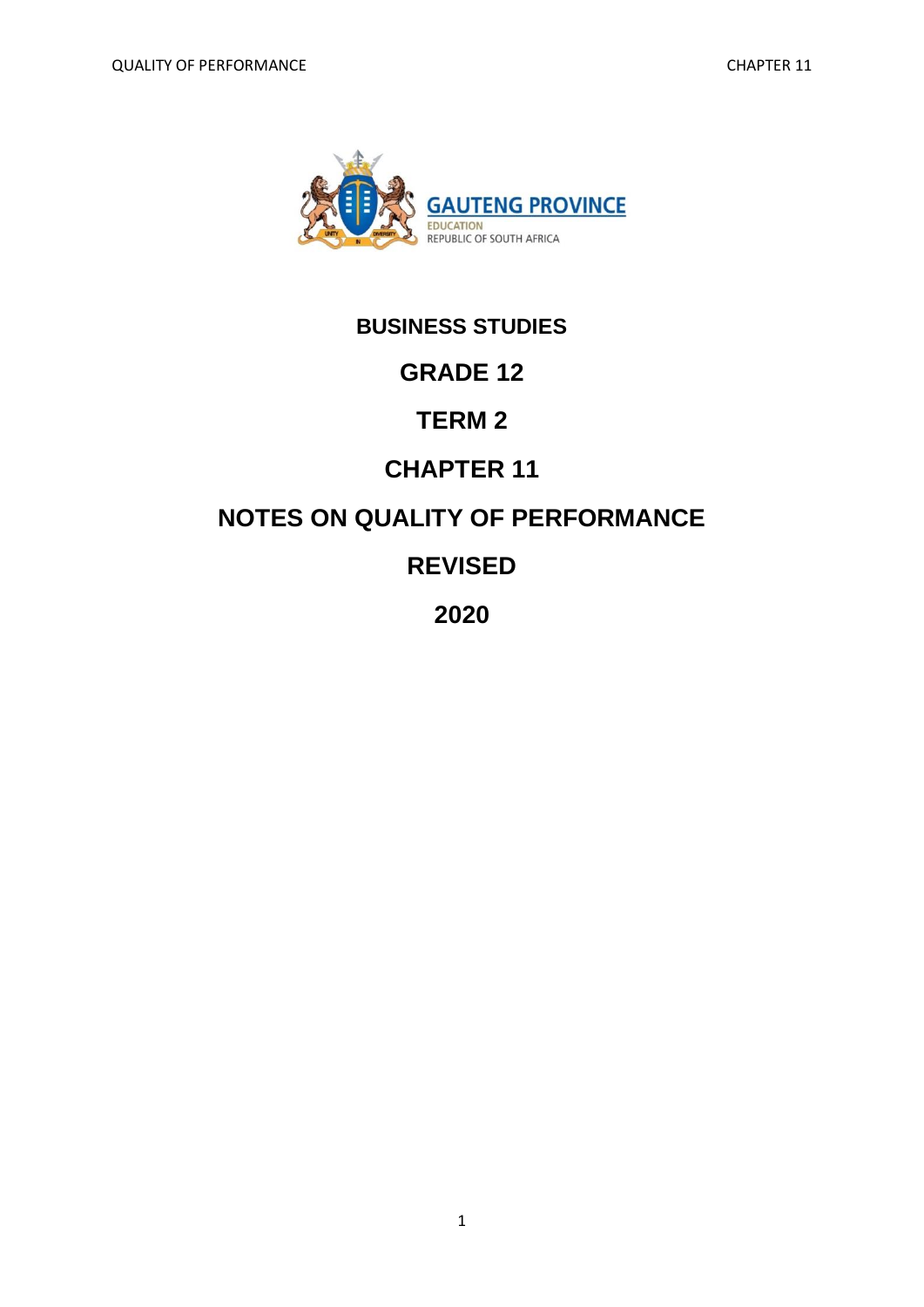# **TABLE OF CONTENTS**

| <b>TOPICS</b>                                                                            | <b>PAGES</b> |
|------------------------------------------------------------------------------------------|--------------|
| Exam guidelines for quality of performance                                               | 3            |
| Terms and definitions                                                                    | 4            |
| Definition of quality concepts                                                           | 5            |
| Differences between quality control and quality<br>assurance                             | 6            |
| Differences between quality management and<br>quality performance                        | 6            |
| Benefits/Advantages of good quality<br>management system                                 | 6            |
| Contribution of business functions to<br>the<br>success of a business/Quality indicators | $7 - 9$      |
| Meaning of TQM                                                                           | 10           |
| Impact of TQM elements on large businesses                                               | $10 - 12$    |
| Application of the PDCA model/cycle                                                      | 13           |
| Role/Importance of quality circles                                                       | 13           |
| Impact of TQM if poorly implemented by<br>businesses                                     | 14           |
| Ways in which TQM can reduce the cost of<br>quality                                      | 14           |

**This chapter consists of 14 pages**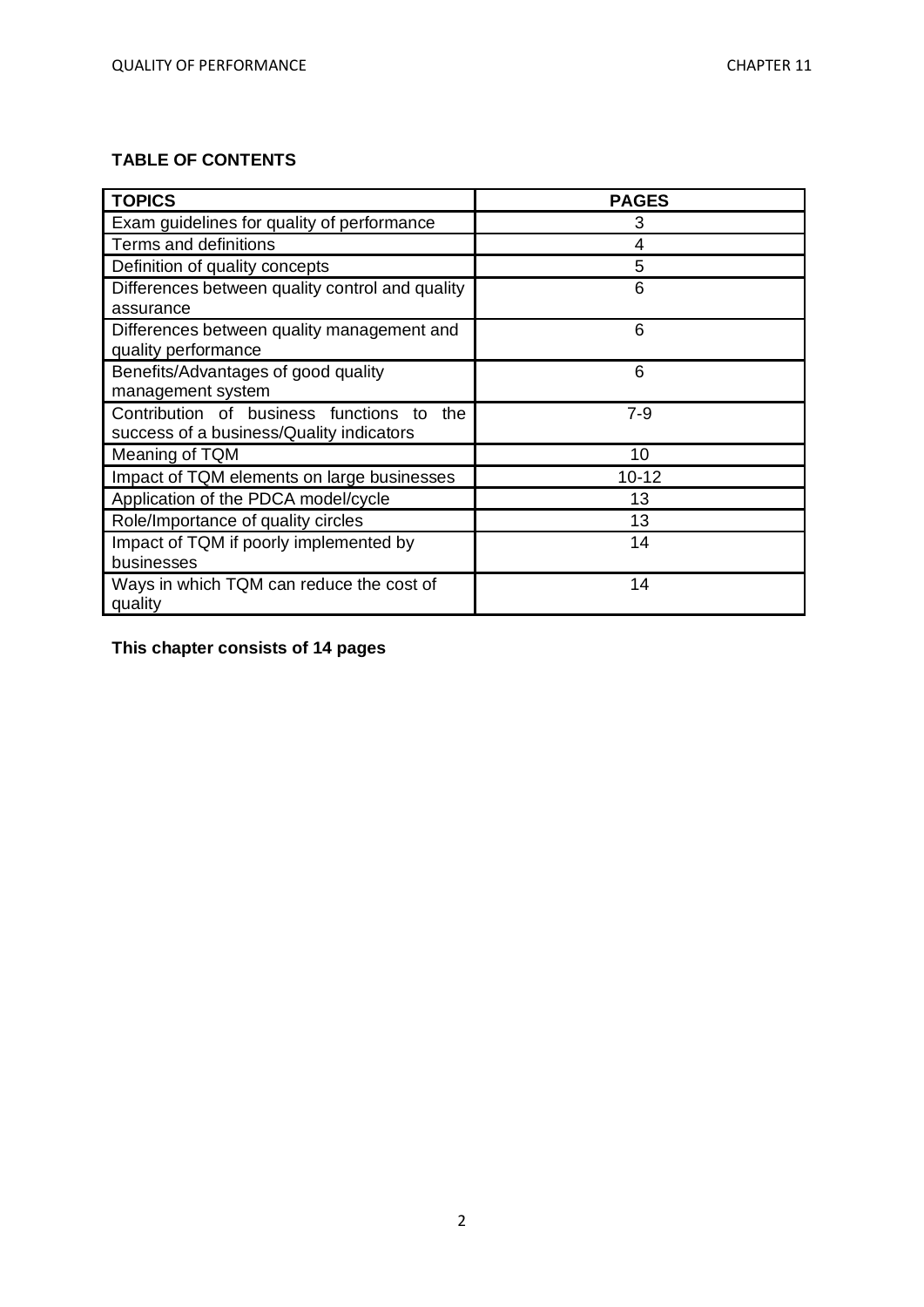## **CONTENT DETAILS FOR TEACHING, LEARNING AND ASSESSMENT PURPOSES Learners must be able to:**

#### **QUALITY**

- Define the following concepts:
	- o Quality
	- o Quality control
	- o Quality assurance
	- o Quality management
	- o Quality performance
	- o Quality management systems
- Explain/Differentiate/Distinguish between quality control and quality assurance.
- Explain/Differentiate/Distinguish between quality management and quality performance.
- Explain/Discuss the advantages/benefits of a good quality management system.
- Explain/Discuss how quality of performance can contribute to the success and/or failure of each business function.
- Outline the quality indicators for each business function.

# **TOTAL QUALITY MANAGEMENT (TQM)**

- Elaborate on the meaning of TQM.
- Identify the following TQM elements from given scenarios/statements:
	- o Continuous skills development/ Education and training
		- o Total client/customer satisfaction
		- o Continuous improvement to processes and system
		- o Adequate financing and capacity
		- o Monitoring and evaluation of quality processes
- Explain/Discuss/Analyse/Evaluate the impact of the above mentioned TQM elements on large businesses.
- Explain how businesses can apply the PDCA model/steps to improve the quality of products.
- Explain the role/importance of quality circles as part of continuous improvement to processes and systems.
- Explain/Discuss the impact of TQM if poorly implemented by businesses.
- Explain/Recommend/Suggest ways in which TQM can reduce the cost of quality.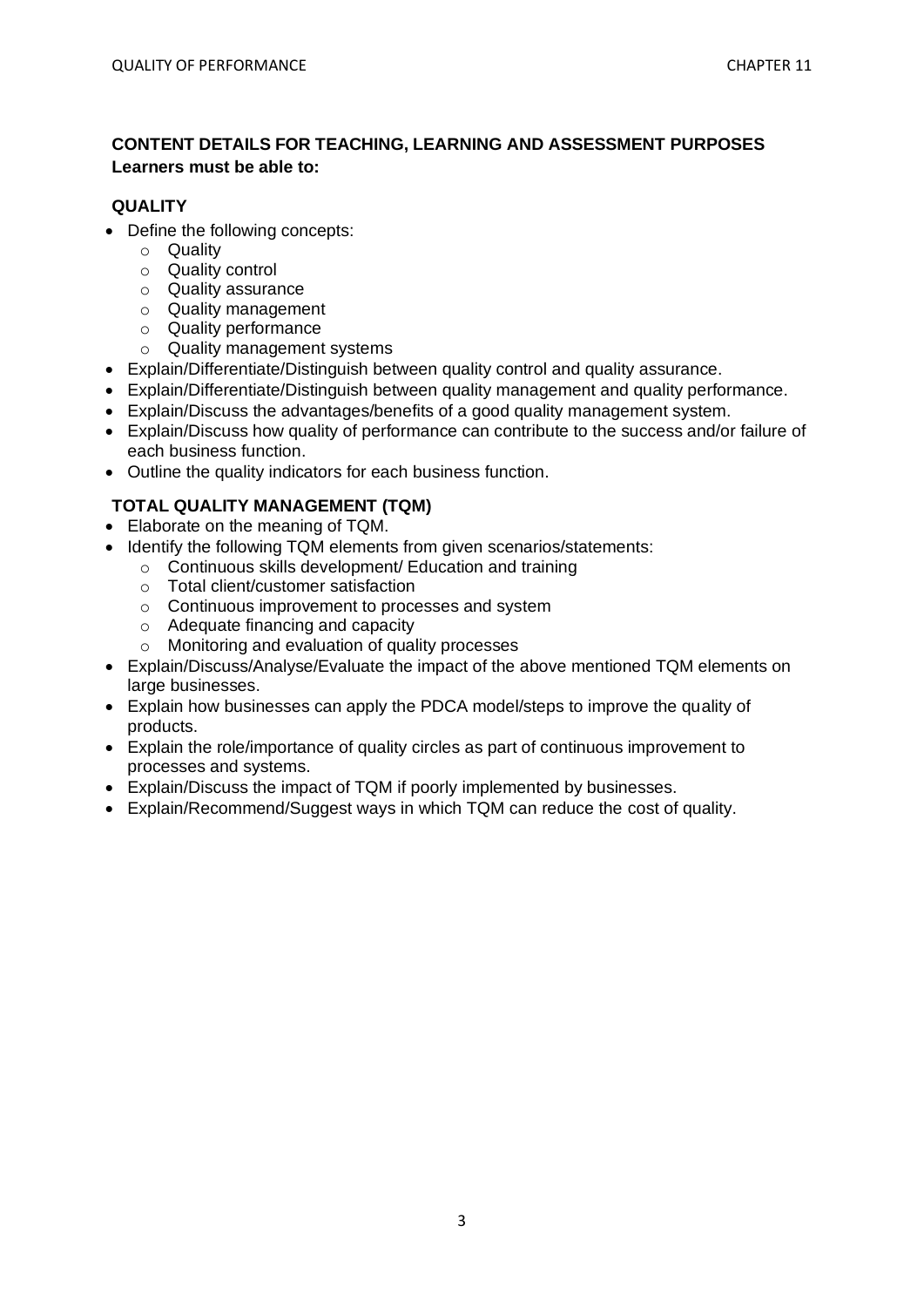# **TERMS AND DEFINITIONS**

| <b>TERMS</b>                       | <b>DEFINITIONS</b>                                                                                                                   |
|------------------------------------|--------------------------------------------------------------------------------------------------------------------------------------|
| Quality                            | Products and services that satisfy needs and exceeds customer                                                                        |
| <b>Total Quality</b><br>management | It is a management approach/system that focuses on continuous quality<br>improvement throughout the business.                        |
| Management                         | Planning and management of quality through strong leadership and                                                                     |
| <b>Business functions</b>          | The various aspects of the business that perform different roles e.g.                                                                |
| <b>SABS</b>                        | South African Bureau of Standards, body that sets quality standards and                                                              |
| <b>ISO 9001</b>                    | Provides the guidelines for quality management. A company may not<br>export any products unless it registers as an ISO 9001 company. |
| Standards                          | The specification of what is acceptable in terms of technical<br>requirements.                                                       |
| Total client satisfaction          | It is a measure of how products and services supplied by a company                                                                   |
| Continuous skills                  | Developing employees' skills that will add value for the organisation and                                                            |
| Continuous<br>improvement to       | It is an on-going effort to improve products, services, or processes                                                                 |
| Monitoring and                     | A process that helps to improve performance and achieve results.                                                                     |
| evaluation                         | Its goal is to improve current and future management of outputs,                                                                     |
| <b>Quality circles</b>             | A group of workers who do the same or similar work, who meet regularly<br>to identify, analyse and solve work-related problems.      |
| Inspections                        | A method in which only a selection of products from a batch is measured<br>and tested against required standards.                    |
| Deviations                         | When the product differs from the standard.                                                                                          |
| Tolerance limit                    | The extent in which a product is allowed to differ from the standard<br>without affecting quality                                    |

**This chapter consists of 14 pages**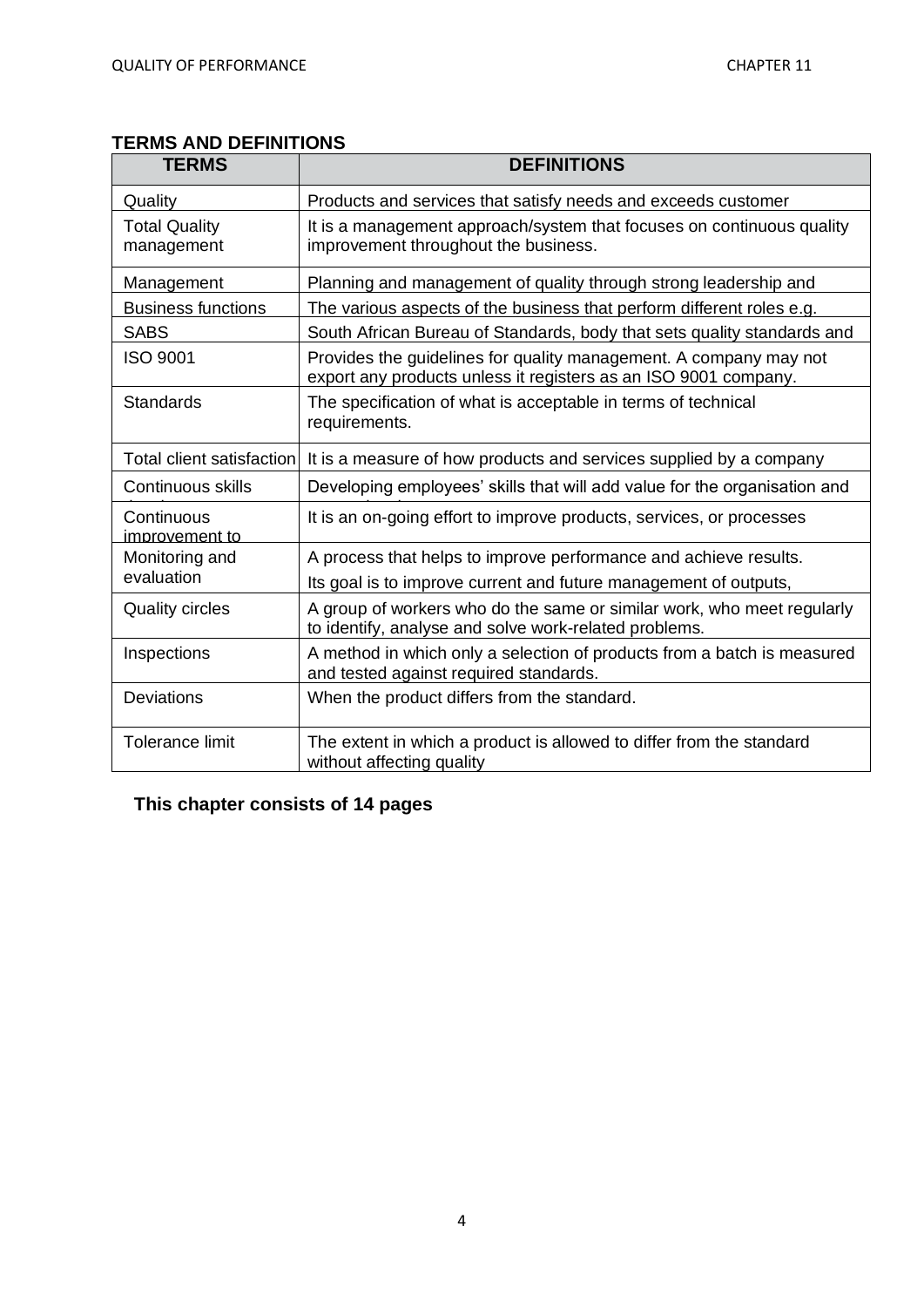# **QUALITY**

#### **1 Definition of quality concepts**

### **1.1 Quality**

- Quality refers to a good/service's ability to satisfy a specific need.
- The efficiency of services and the ability to provide an effective outcome without too many delays.
- It is measured against specific criteria such as physical appearance /reliability/durability/sustainability/after-sales services.

## **1.2 Quality control**

- A system that ensures the desired quality is met by inspecting the final product to ensure that it meets the required standards.
- Checking raw materials/employees/machinery/workmanship/production to ensure that high quality standards are maintained.
- Includes setting targets/measuring performance and taking corrective measures.

# **1.3 Quality assurance**

- Checks carried out during and after the production process.
- Ensures that required standards have been met at every stage of the process.
- Processes put in place to ensure that the quality of products/services/ systems adhere to pre-set standards with minimal defects/delays/short- comings.
- Ensuring that every process is aimed to get the product 'right the first time' and prevent mistakes from happening.

## **1.4 Quality management**

- Refer to techniques/tools used to design/ improve the quality of a product.
- Can be used for accountability within each of the business functions
- Aims to ensure that the quality of goods/services is consistent/Focuses on the means to achieve consistency

## **1.5 Quality performance**

- Total performance of each department measured against the specified standards.
- Can be obtained if all departments work together√ towards the same quality standards.
- Quality is measured√ through physical product/statistical output of processes/surveys of the users and/or buyers of goods/services.

**NOTE: You must be able to identify the above mentioned quality concepts from given scenarios/statements**.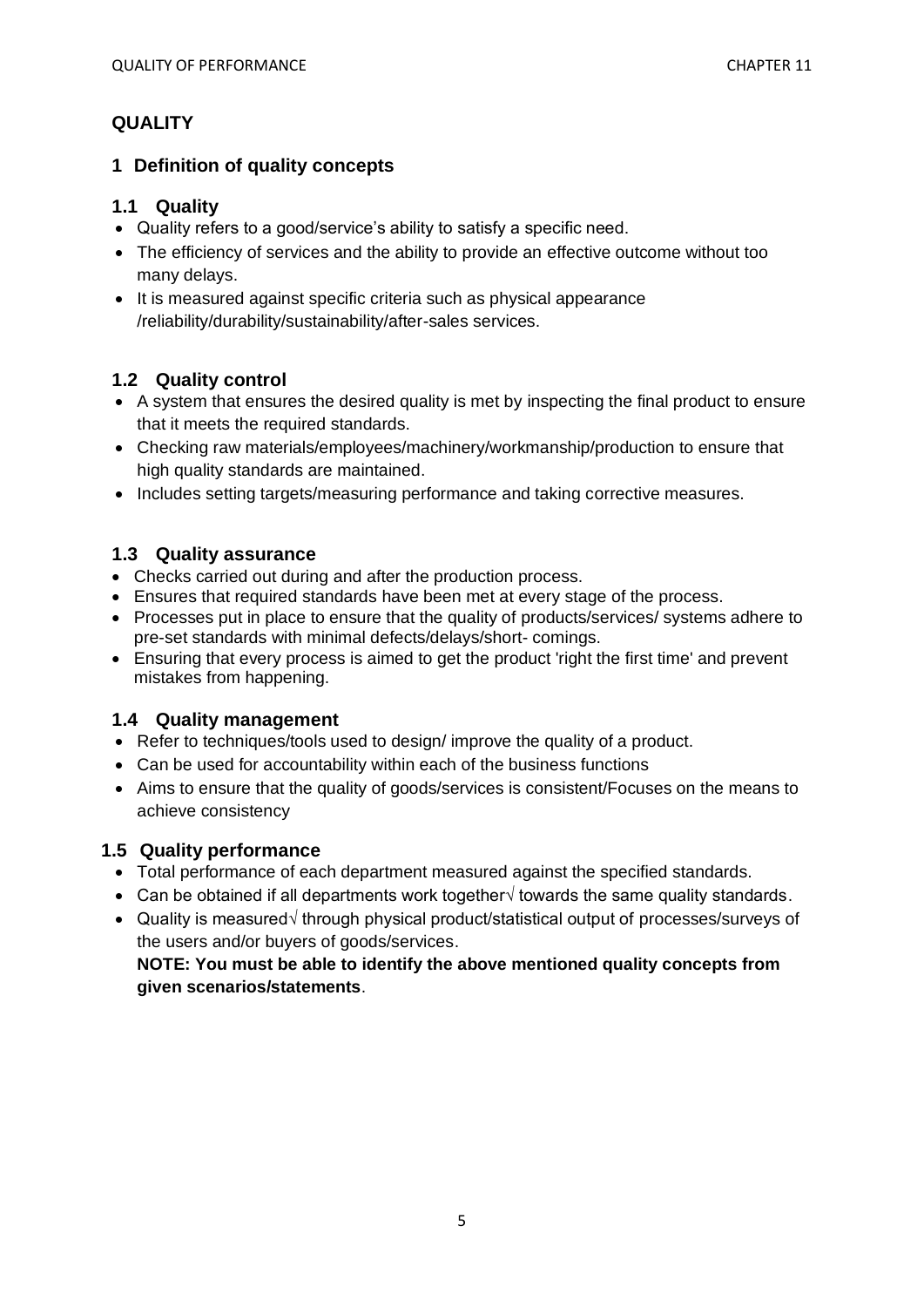| <b>QUALITY CONTROL</b>                                                                                                   | <b>QUALITY ASSURANCE</b>                                                                                                                                 |
|--------------------------------------------------------------------------------------------------------------------------|----------------------------------------------------------------------------------------------------------------------------------------------------------|
| Inspection of the final product to ensure<br>that it meets the required standards.                                       | Carried out during and after the production<br>$\bullet$<br>process to ensure that required standards<br>have been met at every stage of the<br>process. |
| Includes setting targets/measuring<br>performance and taking corrective<br>measures.                                     | Ensures that every process is aimed at<br>$\bullet$<br>getting the product right the first time and<br>prevents mistakes from happening again.           |
| Checking raw materials/employees/<br>Machinery/ workmanship/products to<br>ensure that high standards are<br>maintained. | The 'building in' of quality as opposed to<br>$\bullet$<br>'checking for' quality                                                                        |

## **2 Differences between quality control and quality assurance**

# **3 Differences between quality management and quality performance**

| <b>QUALITY MANAGEMENT</b>                                                                                        |           | <b>QUALITY PERFORMANCE</b>                                                                                                                    |
|------------------------------------------------------------------------------------------------------------------|-----------|-----------------------------------------------------------------------------------------------------------------------------------------------|
| Techniques/tools used to design/<br>improve the quality of a product                                             |           | Total performance of each department<br>measured against the specified standards                                                              |
| • Can be used for accountability within<br>each of the business functions                                        | $\bullet$ | Can be obtained if all departments work<br>together towards the same quality<br>standards                                                     |
| Aims to ensure that the quality of<br>goods/ services consistent/ focuses<br>on the means to achieve consistency |           | Quality is measured through physical<br>product/ statistical output of processes/<br>surveys of the users and/ or buyers of<br>goods/services |

## **4 Benefits/Advantages of a good quality management system**

- Effective customer services are rendered, resulting in increased customer satisfaction.
- Time and resources are used efficiently.
- Productivity increases through proper time management/using high quality resources.
- Products/Services are constantly improved resulting in increased levels of customer satisfaction.
- Vision/Mission/Business goals may be achieved.
- Business has a competitive advantage over its competitors.
- Regular training will continuously improve the quality of employees' skills/ knowledge.
- Employers and employees will have a healthy working relationship resulting in happy/productive workers.
- Increased market share/more customers improve profitability.
- Improves business image as there are less defects/returns.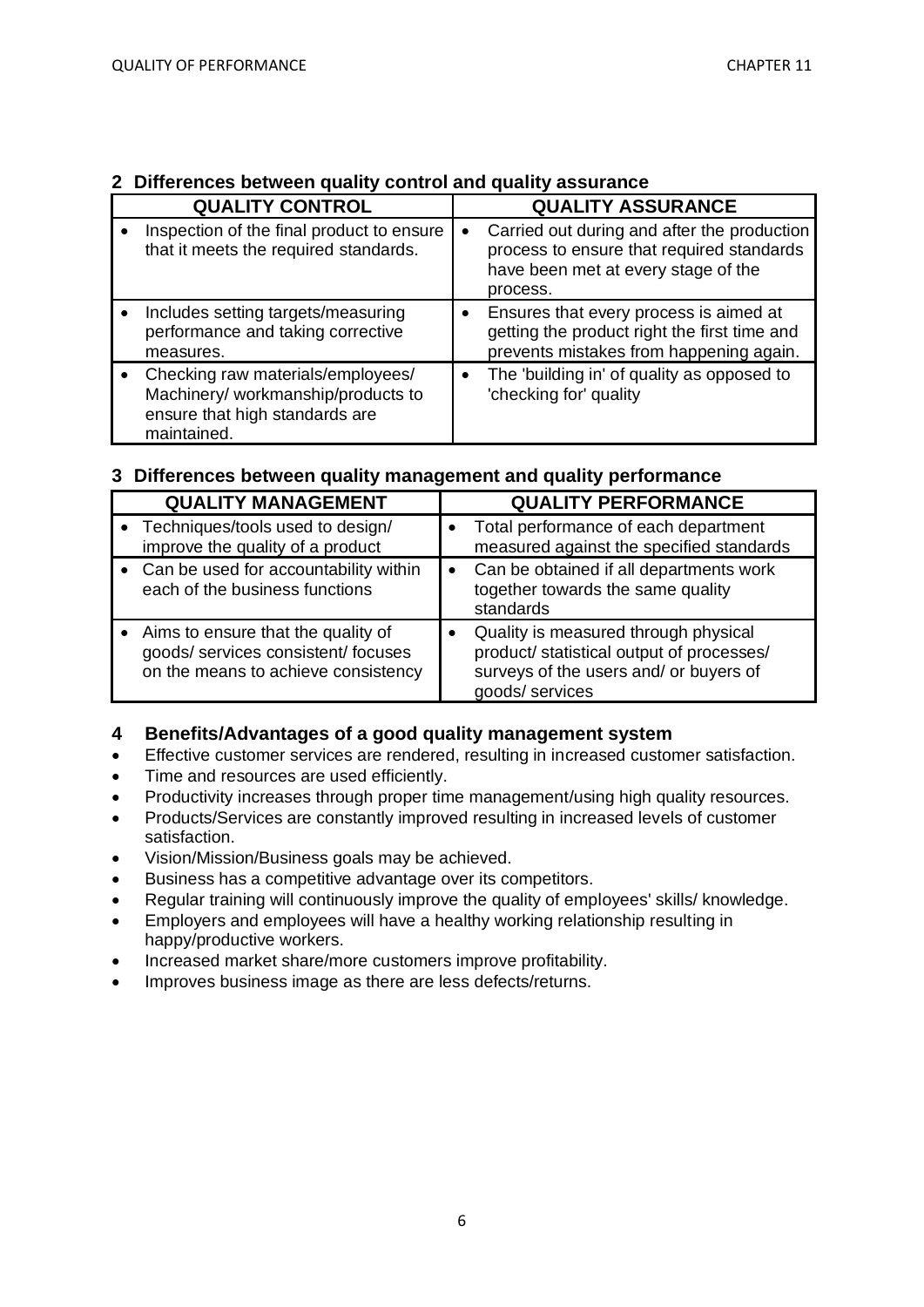# **5 Contribution of business functions to the success of a business/Quality indicators**

## **5.1 Contribution of the general management function to the success of a business/quality indicators**

- Develop/Implement/Monitor effective strategic plans.
- Efficient organisation/allocation of business resources to provide for the successful achievement of long-term and short-term plans.
- Structured standards and norms should be in place so that control mechanisms can be implemented.
- Learn about/understand changes in the business environment on an on-going basis.
- Effectively communicate shared vision, mission and values.
- Set direction and establish priorities for their business.
- Be prepared to set an example of the behaviour that is expected from employees in terms of ethics as well as productivity.
- Be proactive and always seeks to improve competitive advantage over competitors.
- Ensure that all departments/the business meet their deadlines/targets.

# **5.2 Contribution of the production function to the success of a business/quality indicators**

- Provide high quality services/products according to specifications.
- The production/operating processes of a business should be done correctly through proper production planning and control.
- Products and services should be produced at the lowest possible cost to allow for profit maximisation.
- Businesses should clearly communicate the roles and responsibilities to the production workforce.
- Products must meet customers' requirements by being safe, reliable and durable.√√
- Businesses should have good after-sales services and warrantees.
- Empower workers so that they can take pride in their workmanship.
- Get accreditation from the SABS/ISO 9001 to ensure that quality products are being produced.
- Specify the product or service standards and take note of the factors that consumers use to judge quality.
- Monitor processes and find the root causes of production problems.
- Implement quality control systems to ensure that quality building products are consistently being produced.
- Utilise machines and equipment optimally.
- Accurately calculate the production costs.
- Select the appropriate production system e.g. mass/batch/jobbing.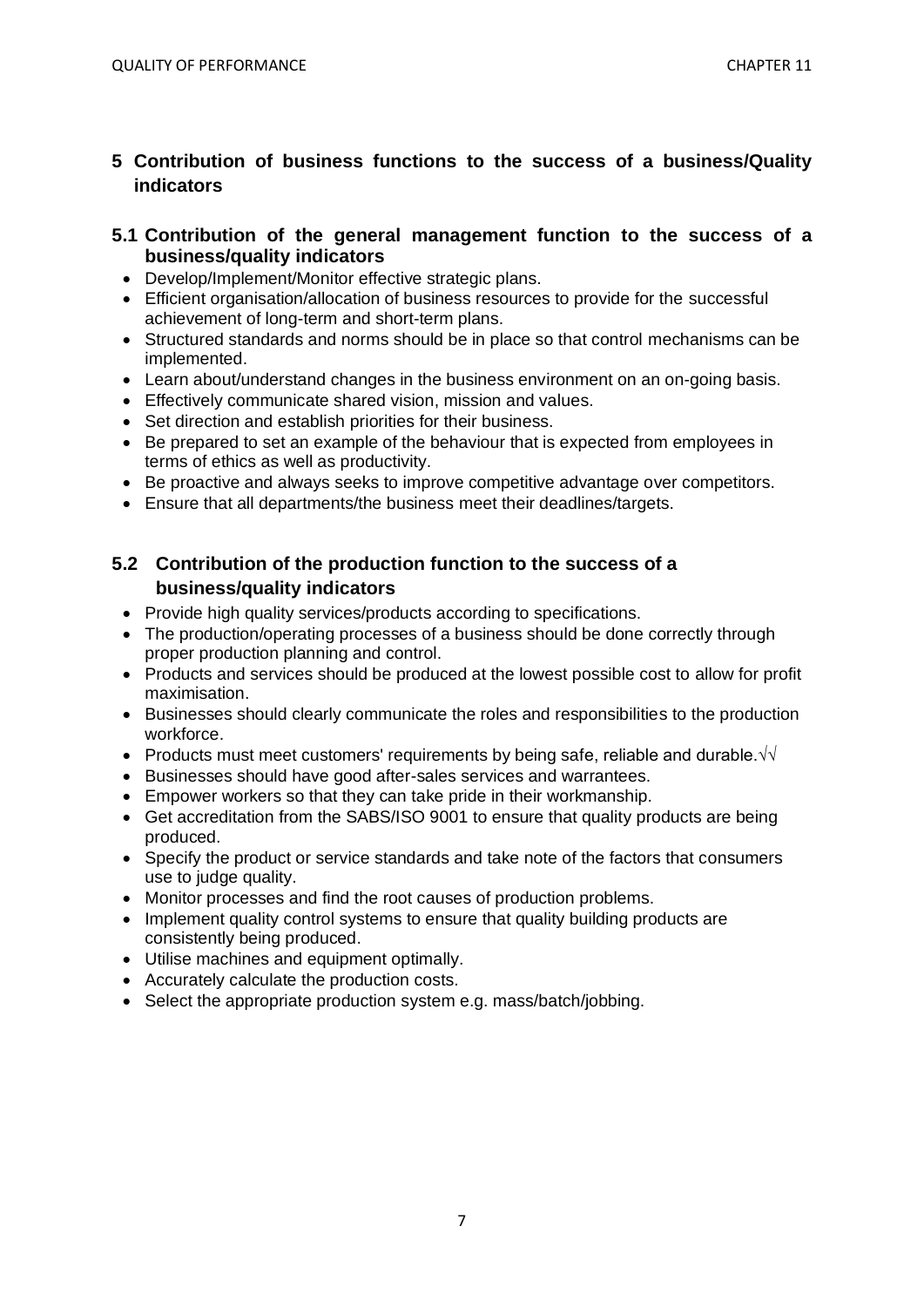# **5.3 Contribution of the purchasing function to the success of a business/quality indicators**

- Buy raw materials in bulk at lower prices.
- Select reliable suppliers that render the best quality raw materials/capital goods at reasonable prices.
- Place orders timeously and regular follow-ups to ensure that goods are delivered on time.
- Effective co-ordination between purchasing and production departments so that purchasing staff understand the requirements of the production process.
- Required quantities should be delivered at the right time and place.
- Implement and maintain stock control systems to ensure the security of stock.
- Maintain optimum stock levels to avoid overstocking/reduce out-dated stock.
- Monitor and report on minimum stock levels to avoid stock-outs.
- Effective use of storage space and maintain product quality while in storage.
- Involve suppliers in strategic planning/product design/material selection/quality control process.
- Ensure that there is no break in production due to stock shortages.
- Establish relationships with suppliers so that they are in alignment with the business's vision/mission/values.
- Have a thorough understanding of supply chain management.

# **5.4 Contribution of the marketing function to the success of a business/quality indicators**

- Increasing their market share.
- Winning customers by satisfying their needs/wants/Building positive relation-ships.
- Adhering to ethical advertising practices when promoting products/services.
- Identifying a competitive advantage to focus/improve on marketing strengths.
- Differentiating products in order to attract more customers.
- Constantly reviewing value issues.
- Communicating effectively with customers to get feedback about their experience of products sold/services rendered.
- Co-ordinating distribution with production and advertising strategies.
- Using pricing techniques to ensure a competitive advantage.
- Determine gaps between customer expectations and actual experiences, so that problems/unhappiness may be diagnosed and addressed.
- Making adjustments and changes to products/services based on feedback from customers/results of market research.
- Using aggressive advertising campaigns to sustain/increase the market share.

## **5.5 Contribution of the financial function to the success of a business/quality indicators**

- Obtain capital from the most suitable/available/reliable sources.
- Negotiate better interest rates in order to keep financial cost down.
- Draw up budgets to ensure sufficient application of monetary resources.
- Keep financial records up to date to ensure timely/accurate tax payments.
- Analyse strategies to increase profitability.
- Invest surplus funds to create sources of passive income.
- Implement financial control measures/systems to prevent fraud.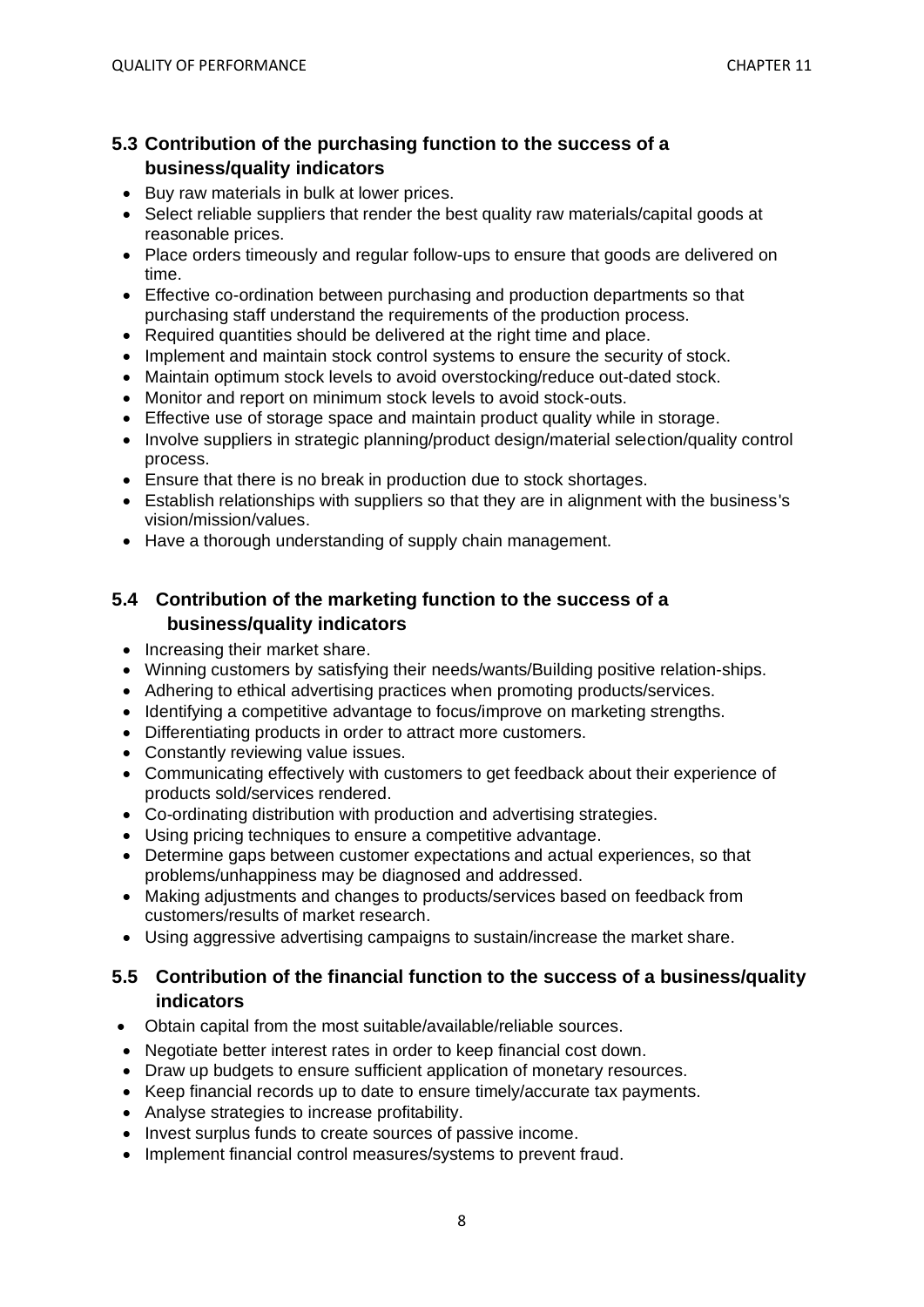- Implement credit granting/debt collecting policies to monitor cash flow.
- Draw up accurate financial statements timeously/regularly.
- Accurately analyse and interpret financial information.
- Invest in strategies that will assist the business to remain profitable.
- Avoid over/under-capitalisation so that financial resources will be utilised effectively.

# **5.6 Contribution of the public function to the success of a business/quality indicators**

- Dealing quickly with negative publicity/less/little/no incidents of negative publicity.
- Providing regular/positive press releases.
- Implement sustainable Corporate Social Investment (CSI) programmes.
- Good results of/Positive feedback from public surveys on business image.
- High standard of internal publicity/appearance of buildings/professional telephone etiquette, etc.
- Deliver quality goods/services that promote the brand/image with key stakeholders/ customers/suppliers/government/service providers.
- Compliance with recent legislation, e.g. BEE compliant.
- **5.7 Contribution of the administration function to the success of a business/quality indicators**
	- Fast and reliable data capturing and processing systems.
	- Make reliable information available to management on time.
	- Make relevant information available for quick decision-making.
	- Handle complaints quickly and effectively.
	- Use modern technology efficiently
	- Implement effective risk management policies to minimise business losses.
	- Quality assurance/Control/Evaluation is recorded accurately
	- All documentation is kept neatly and orderly in a safe place.
	- Easy to recall/find information/documentation.
	- Financial documents are kept up to date and recorded accurately.
	- All systems and processes are documented.

## **5.8 Contribution of the human resources function to the success of a business/quality indicators**

- Makes sure there is a good recruitment policy that attracts best candidates.
- Ensures fair and equitable selection process
- Fair remuneration packages that is aligned to the industry.
- Offer performance incentives for staff to enhance productivity.
- Good relationship with employees.
- Low rate of staff turnover in the business

#### **NOTE: You will either be asked to explain/discuss how quality of performance can contribute to success or failure of each business functions or explain/suggest the quality indicators of business functions.**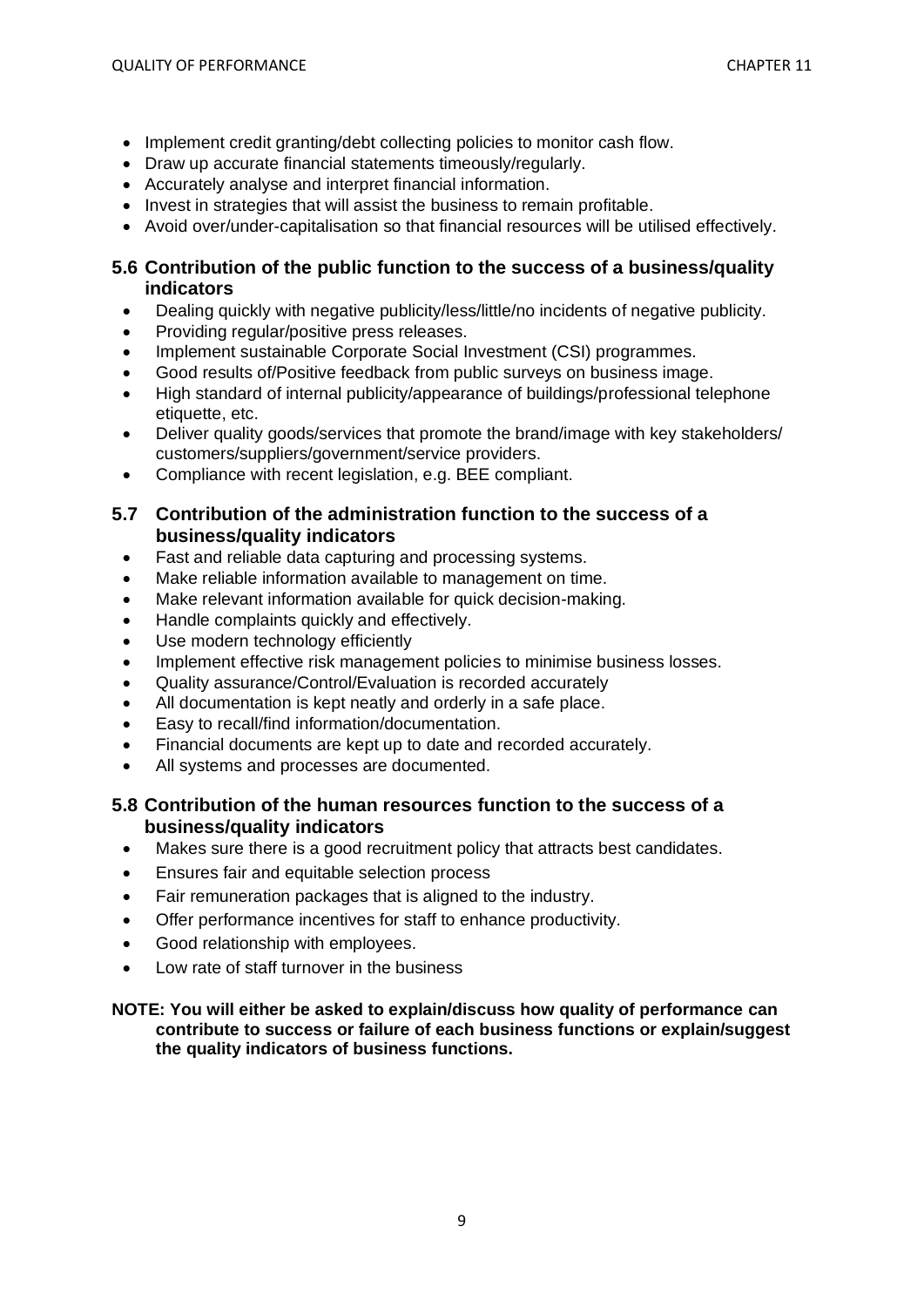# **6 TOTAL QUALITY MANAGEMENT (TQM)**

#### **6.1 Meaning of total quality management (TQM)**

- TQM is an integrated system/methodology applied throughout the organisation, which helps to design/produce/provide quality products/services to customers.
- It is a thought revolution in management, where the entire business is operated with customer orientation in all business activities.
- TQM enables businesses to continuously improve on the delivery of products/ services in order to satisfy the needs of customers.
- Management ensures that each employee is responsible for the quality of his/her work/actions.
- TQM focuses on achieving customer satisfaction and looks for continuous improvement in all the business's processes, products and services.
- TQM takes steps to ensure the full involvement and co-operation of all employees in improving quality.

## **6.2 TQM elements**

- Continuous improvement to processes and system
- Continuous skills development/ Education and training
- Total client/customer satisfaction
- Adequate financing and capacity
- Monitoring and evaluation of quality processes

### **6.3 Impact of total quality management elements on large business**

## **6.3.1 Impact of continuous improvement to processes and systems on large businesses**

#### **Positives/Advantages**

- Large businesses have more resources to check on quality performance in each unit.
- Enough capital resources are available for new equipment required for processes and systems.
- Large businesses have a person dedicated to the improvement of processes and systems.
- Willing to take risk on/try new processes and systems because they are able to absorb the impact of losing money.
- They can afford to use the services of the quality circles to stay ahead of their competitors.

#### **AND/OR**

#### **Negatives/ Disadvantages**

- Large scale manufacturing can complicate quality control.
- Systems and processes take time and effort to implement in large businesses as communication/buy-in may delay the process.
- Risk of changing parts of the business that are actually working well.
- Not all negative feedback from employees and customers is going to be accurate, which may result in incorrect/unnecessary changes to systems and processes.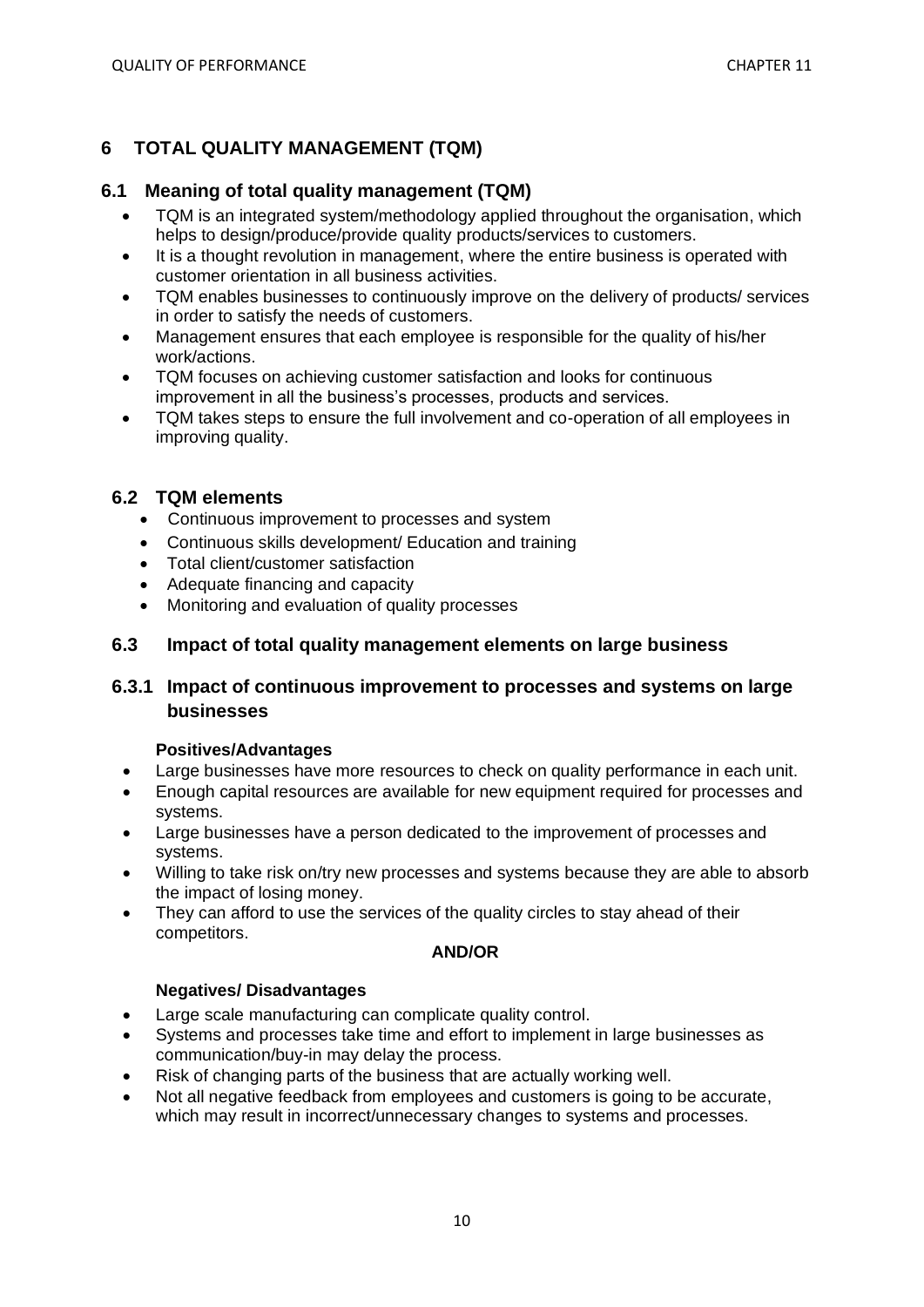### **6.3.2 Impact of continuous skills development**/**Education and training on large businesses**

#### **Positives/Advantages**

• Large businesses have a human resources department dedicated to skills training and development.

- Human resources experts ensure that training programmes are relevant to increased customer satisfaction.
- Ability to afford specialised/skilled employees.
- Large businesses could conduct skills audits to establish the competency/education levels of staff performing work which could affect the quality of products/processes positively.
- May be able to hire qualified trainers to train employees on a regular basis.

#### **AND/OR**

#### **Negatives/Disadvantages**

- Poor communication systems in large businesses may prevent effective training from taking place.
- Trained employees may leave for better jobs after they gained more skills.
- De-motivates employees, if they do not receive recognition for training.
- Employees who specialise in narrowly defined jobs may become frustrated/ demotivated.
- Employees may not be aware of the level of competency they should meet in order to achieve their targets.
- It may be difficult to monitor/evaluate the effectiveness of training.

# **6.3.3 Impact of total client/customer satisfaction on large businesses**

#### **Positives/Advantages**

- Large businesses uses market research/customer surveys to measure/ monitor customer satisfaction/analyse customers' needs.
- Continuously promote a positive company image.
- May achieve a state of total customer satisfaction, if businesses follow sound business practices that incorporate all stakeholders.
- Strive to understand and fulfil customer expectations by aligning cross-functional teams across critical processes.
- Ensures that cross-functional teams understand its core competencies√ and develop/strengthen it.
- May lead to higher customer retention/loyalty and businesses may be able to charge higher prices.
- Large businesses may be able to gain access to the global market.
- May lead to increased competitiveness/profitability.

#### **AND/OR**

## **Negatives/ Disadvantages**

- Employees who seldom come into contact with customers often do not have a clear idea of what will satisfy their needs.
- Monopolistic companies have an increased bargaining power√ so they do not necessarily have to please customers.
- Not all employees may be involved/ committed to total client satisfaction.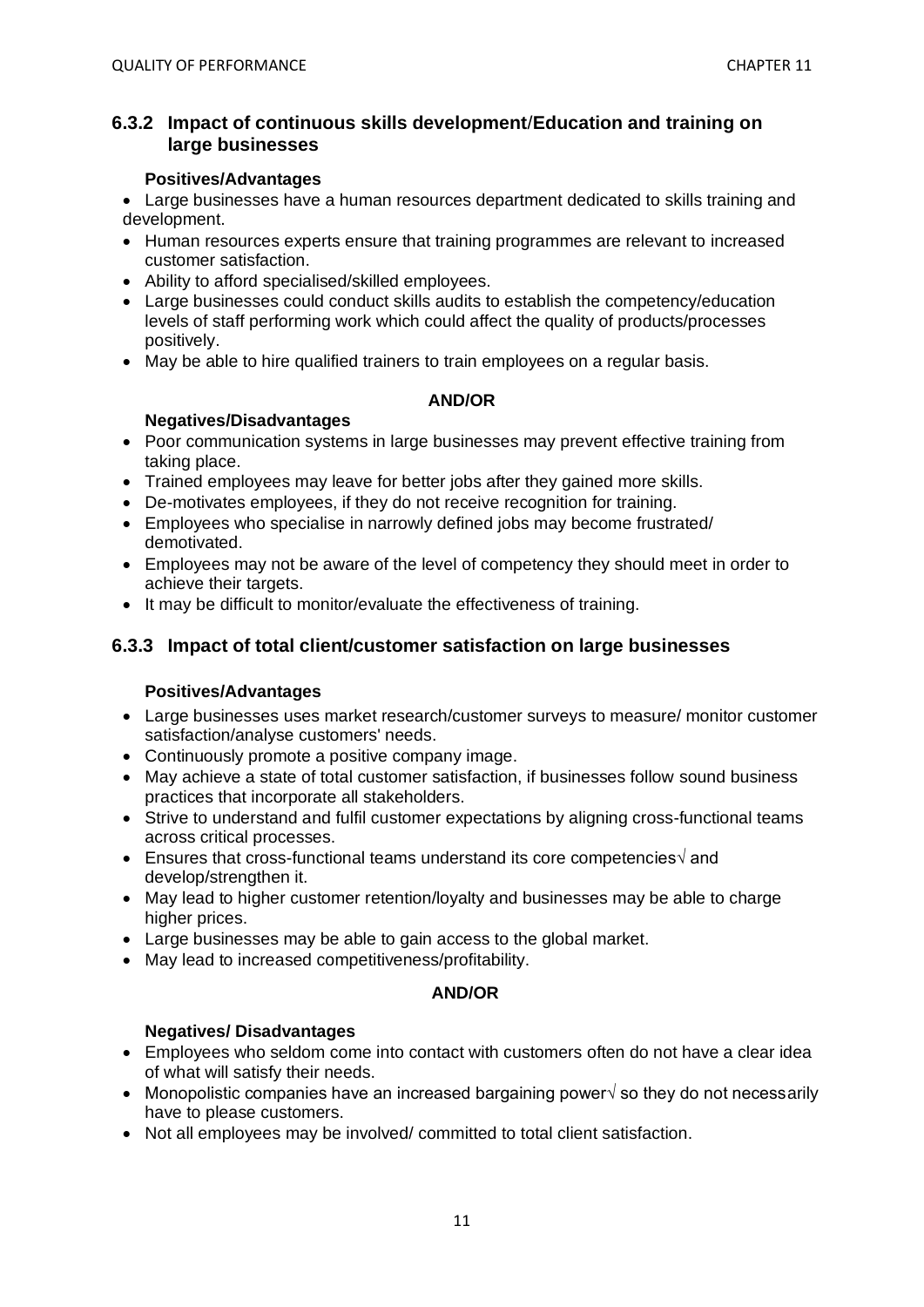## **6.3.4 Impact of adequate financing and capacity on large businesses**

#### **Positives/ Advantages**

- Large businesses have sufficient financing to test everything before implementing.
- They can afford to have systems in place to prevent errors in processes/defects in raw materials/products.
- Able to afford product research/market researchers to gather information.
- Can afford to purchase quality raw materials and equipment.

#### **AND/OR**

#### **Negatives/ Disadvantages**

- If the demand for company's product increases, orders begin coming in faster than expected, and the company lacks the capital required to fund the production of the stock to fill the orders.
- These rapidly growing companies can consume large amounts of capital as they try to balance normal operations and expansion.

#### **6.3.5 Impact of monitoring and evaluating quality processes on large businesses**

#### **Positives/ Advantages**

- Prevents product defects and minimises wastage/customer complaints.
- Good quality checks/procedures minimises the replacement/breakdown of equipment/machinery on a regular basis.
- May be equipped to get things done right the first time.
- Improve performance and maintain high quality standards.
- Improve current and future management of quality outputs/outcomes/impact.
- Provide clear indication about quality aspects that are contributing to the achievement of goals/targets.
- Modify interventions that may improve the efficient use of resources.
- Support management to acquire information needed to make informed decision about processes.
- Cost of production is reduced as deviations from set standards can be corrected.
- Strategies are revised in order to improve the quality of the product and services/business image.
- Allows for quality control checks and procedures at key points.
- Key performance indicators are carefully selected to monitor and evaluate the outcome.
- Benchmarking is used to find best practices in order to determine the competitive position of the business.
- Quality circles meet on regular basis to evaluate the progress in terms of quality.
- Continuous research is conducted on latest developments to ensure that TQM planning is up to date.

#### **AND/OR**

- **Negatives/ Disadvantages** • Large businesses are often divided and the departments work in silos. It is difficult to get everyone to communicate.
- It often takes longer to detect problems or respond to weaknesses
- It is not viable to check quality of all the products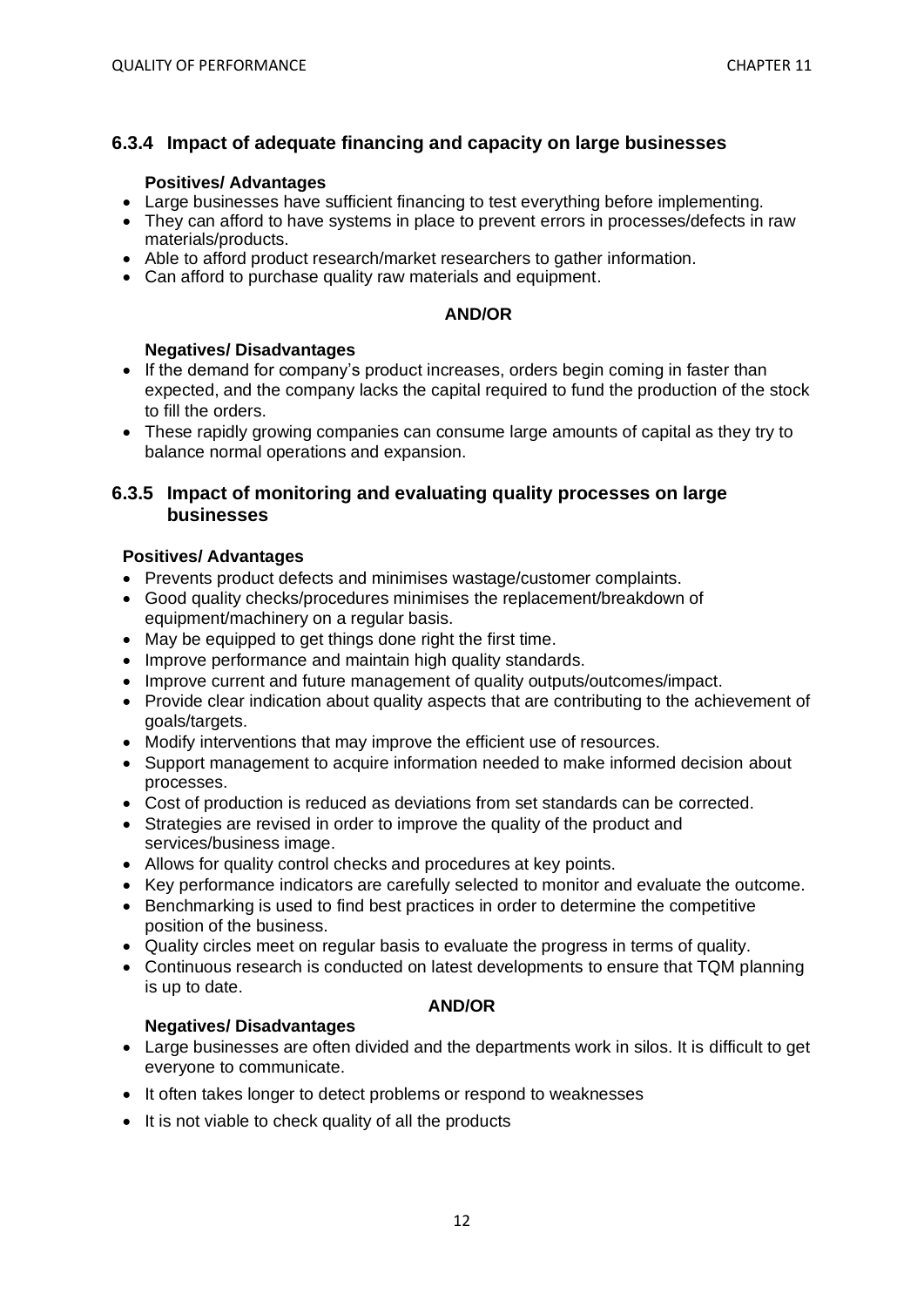# **7 Application of the PDCA model/cycle in improving the quality of products**

#### **Plan**

- $\circ$  The business should identify the problem.
- o Develop a plan for improvement to processes and systems.
- o Answer questions such as *'what to do'* and *'how to do it'*.
- o Plan the method and approach.

#### **Do**

- o The business should implement the change on a small scale.
- o Implement the processes and systems

#### **Check/Analyse**

- o Use data to analyse the results of change.
- o Determine whether it made a difference.
- o Check whether the processes are working effectively.
- $\circ$  The business should assess, plan and establish if it is working/if things are going according to plan

#### **Act as needed**

- o Institutionalise the improvement.
- o Devise strategies on how to continually improve.
- o If the change was successful, implement it on a wider scale.
- $\circ$  Continuously revise the process.

**NOTE: The PDCA model forms part of the TQM element continuous improvement to processes and systems**

## **8 Role/Importance of quality circles as part of continuous improvement to processes and systems**

- Solve problems related to quality and implement improvements.
- Investigate problems and suggest solutions to management.
- Ensure that there is no duplication of activities/tasks in the workplace.
- Make suggestions for improving systems and processes in the workplace.
- Improve the quality of products/services/productivity through regular reviews of quality processes.
- Monitor/Reinforce strategies to improve the smooth running of business operations.
- Reduce costs of redundancy in the long run.
- Increase employees' morale/motivation.
- Quality circles discuss ways of improving the quality of work/workmanship.
- Contribute towards the improvement and development of the organisation.
- Reduce costs/wasteful efforts in the long run.
- Increase the demand for products/services of the business.
- Create harmony and high performance in the workplace.
- Build a healthy workplace relationship between the employer and employee.
- Improve employees' loyalty and commitment to the organisation and its goals.
- Improve employees' communication at all levels of the business.
- Develop a positive attitude/sense of involvement in decision making processes of the services offered.